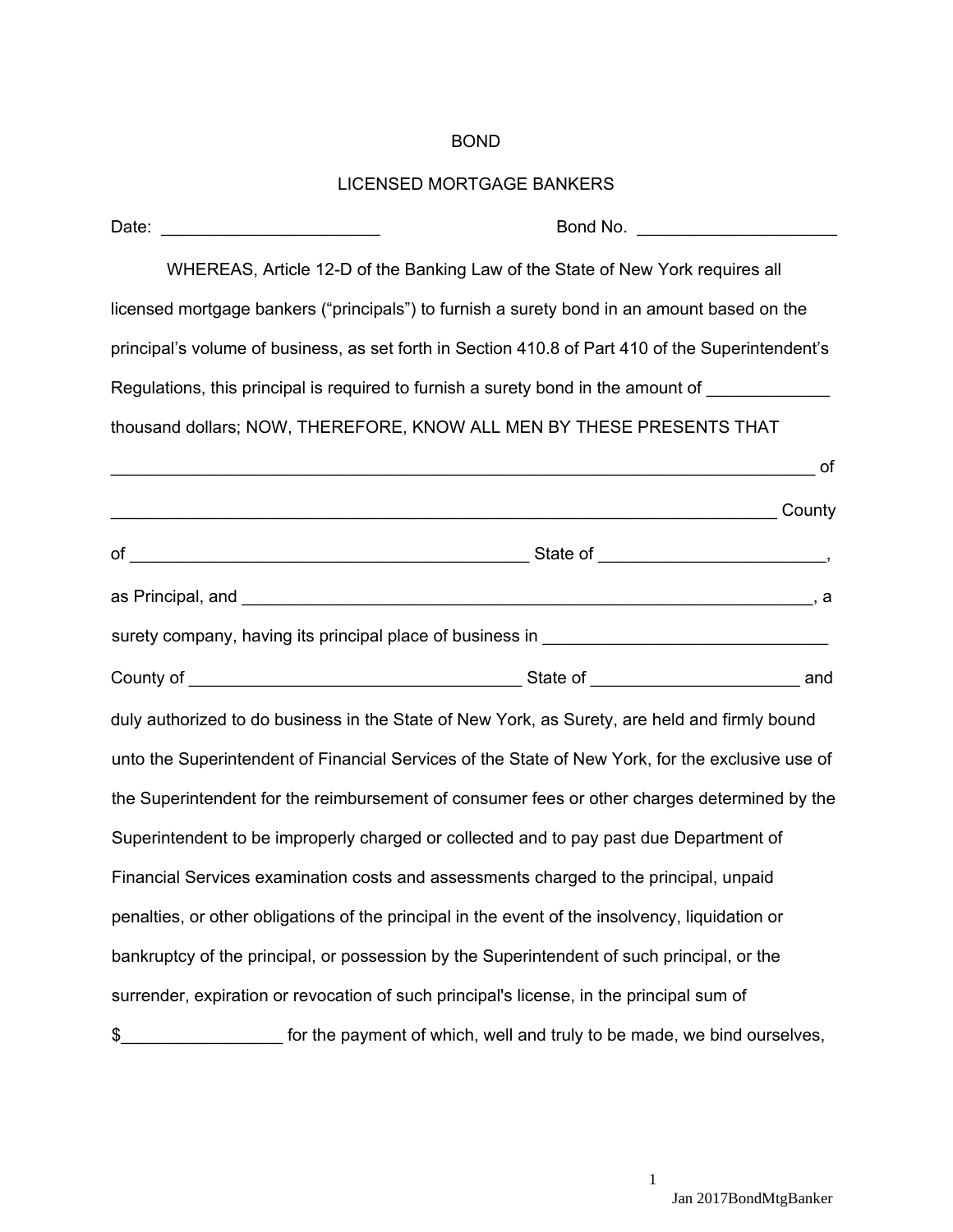our heirs, executors, administrators, successors and assigns, jointly and severally by these presents.

The Superintendent shall notify the Surety in writing of any occurrence which may cause the payment of the principal sum within ninety days of the discovery of such occurrence. Payment of this principal sum shall be made by the Surety to the Superintendent upon presentation of a written demand for payment to the Surety by the Superintendent. Said demand for payment shall be made within one year from the discovery of such occurrence. The Surety shall pay to the Superintendent the lesser of the principal sum of the bond in full or the actual damages as determined by the Superintendent within ninety days of receipt of such written demand for payment.

 the term of this bond and prior to the date of cancellation. This bond shall continue in full force and effect indefinitely, subject, however, to cancellation. If the Surety shall so elect, this bond may be cancelled at any time by the Surety by filing with the Superintendent of Financial Services of the State of New York a written notice of such cancellation by registered or certified mail with return receipt requested, the cancellation to be effective not less than thirty days after receipt by the Superintendent of Financial Services of the State of New York of such notice. The filing of such notice shall not discharge the Surety from any liability already accrued under this bond or which shall accrue herein before the expiration of such thirty day or other applicable period. The Surety shall remain liable for claims issued during

 The Superintendent shall release any corporate surety bond held pursuant to Section 591 of the Banking Law within six months of the insolvency, liquidation or bankruptcy of the principal, or possession by the Superintendent of such principal, or the expiration, surrender or revocation of such principal's license provided that the proceeds of the bond shall have first been applied to: 1) all consumer fees or other charges determined by the Superintendent to be improperly charged or collected by said principal; and 2) all Department of Financial Services examination costs and assessments outstanding against said principal. Nothing contained herein

 $\mathcal{D}$